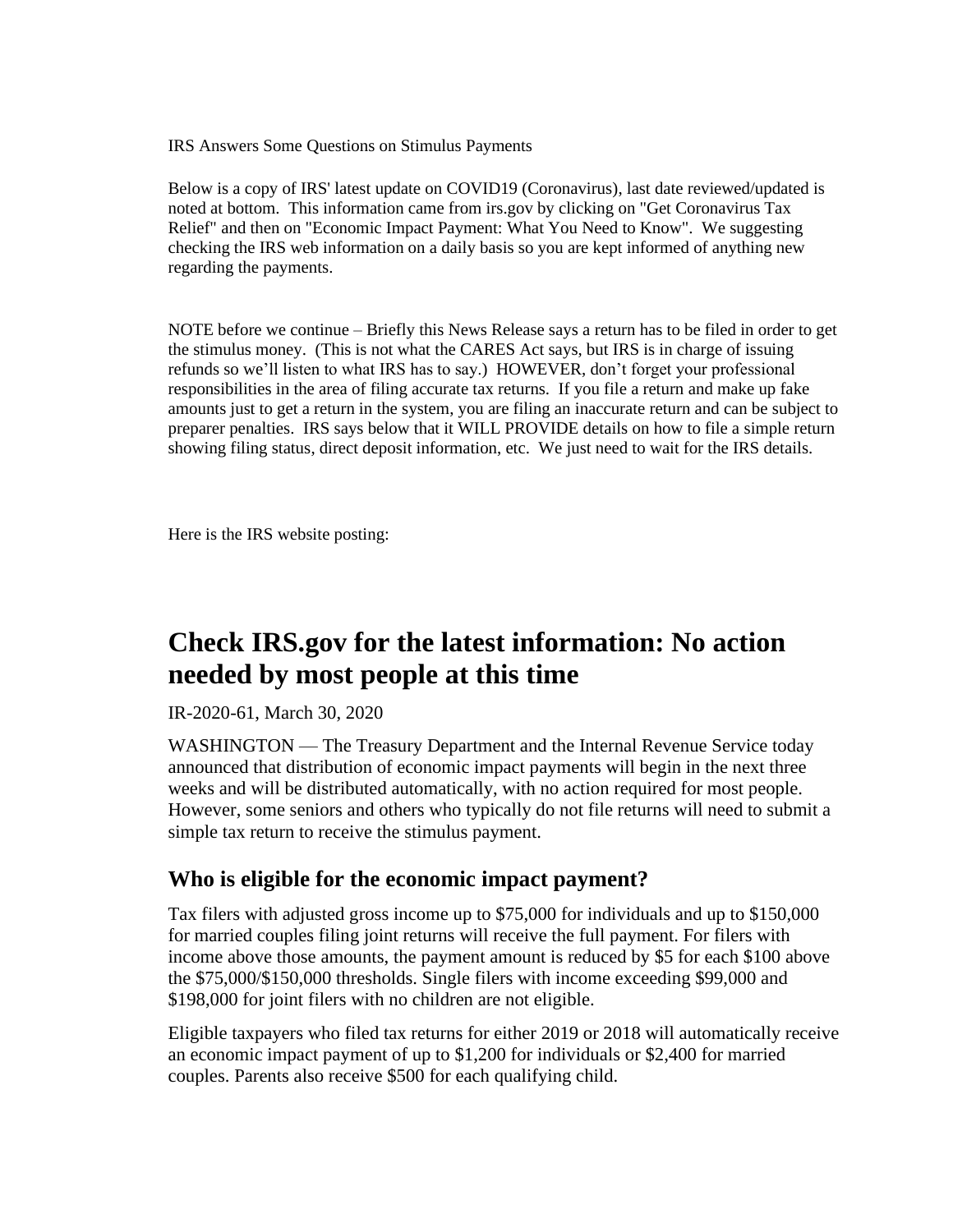#### **How will the IRS know where to send my payment?**

The vast majority of people do not need to take any action. The IRS will calculate and automatically send the economic impact payment to those eligible.

For people who have already filed their 2019 tax returns, the IRS will use this information to calculate the payment amount. For those who have not yet filed their return for 2019, the IRS will use information from their 2018 tax filing to calculate the payment. The economic impact payment will be deposited directly into the same banking account reflected on the return filed.

# **The IRS does not have my direct deposit information. What can I do?**

In the coming weeks, Treasury plans to develop a web-based portal for individuals to provide their banking information to the IRS online, so that individuals can receive payments immediately as opposed to checks in the mail.

#### **I am not typically required to file a tax return. Can I still receive my payment?**

Yes. People who typically do not file a tax return will need to file a simple tax return to receive an economic impact payment. Low-income taxpayers, senior citizens, Social Security recipients, some veterans and individuals with disabilities who are otherwise not required to file a tax return will not owe tax.

### **How can I file the tax return needed to receive my economic impact payment?**

[IRS.gov/coronavirus](https://www.irs.gov/coronavirus) will soon provide information instructing people in these groups on how to file a 2019 tax return with simple, but necessary, information including their filing status, number of dependents and direct deposit bank account information.

# **I have not filed my tax return for 2018 or 2019. Can I still receive an economic impact payment?**

Yes. The IRS urges anyone with a tax filing obligation who has not yet filed a tax return for 2018 or 2019 to file as soon as they can to receive an economic impact payment. Taxpayers should include direct deposit banking information on the return.

#### **I need to file a tax return. How long are the economic impact payments available?**

For those concerned about visiting a tax professional or local community organization in person to get help with a tax return, these economic impact payments will be available throughout the rest of 2020.

### **Where can I get more information?**